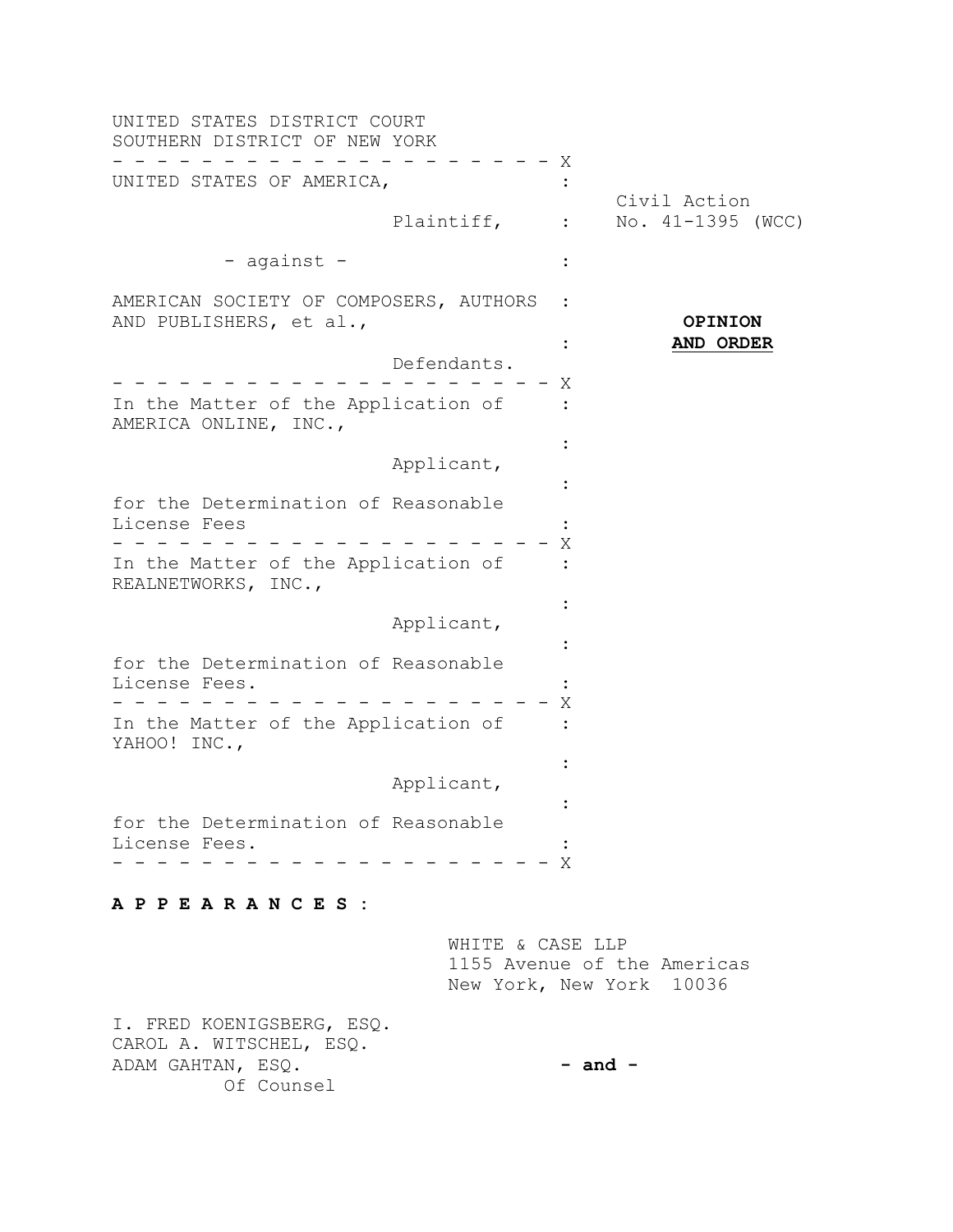RICHARD H. REIMER, ESQ.

AMERICAN SOCIETY OF COMPOSERS, AUTHORS AND PUBLISHERS One Lincoln Plaza New York, New York 10023

Of Counsel **Attorneys for Defendant American Society of Composers, Authors and Publishers**

WEIL, GOTSHAL & MANGES LLP

**Attorneys for Applicants AOL LLC (f/k/a America Online, Inc.), RealNetworks, Inc. and Yahoo! Inc.**

767 Fifth Avenue New York, New York 10153

R. BRUCE RICH, ESQ. KENNETH L. STEINTHAL, ESQ. JONATHAN T. WEISS, ESQ. JONATHAN BLOOM, ESQ. SAMANTHA G. FISHERMAN, ESQ. Of Counsel

> MINTZ, LEVIN, COHN, FERRIS, GLOVSKY AND POPEO, P.C.

## **Attorneys for** *Amicus Curiae* **The Digital Media Association**

701 Pennsylvania Ave., NW, Suite 900 Washington, D.C. 20004

FERNANDO R. LAGUARDA, ESQ. CHRISTOPHER J. HARVIE, ESQ. MICHAEL T. HAAS, ESQ. JENNIFER C. ELLIS, ESQ. Of Counsel

INTERACTION LAW

**Attorneys for** *Amicus Curiae*  **Entertainment Merchants Association and National Association of Recording Merchandisers**

1717 K Street, NW, Suite 600 Washington, D.C. 20036

JOHN T. MITCHELL, ESQ. Of Counsel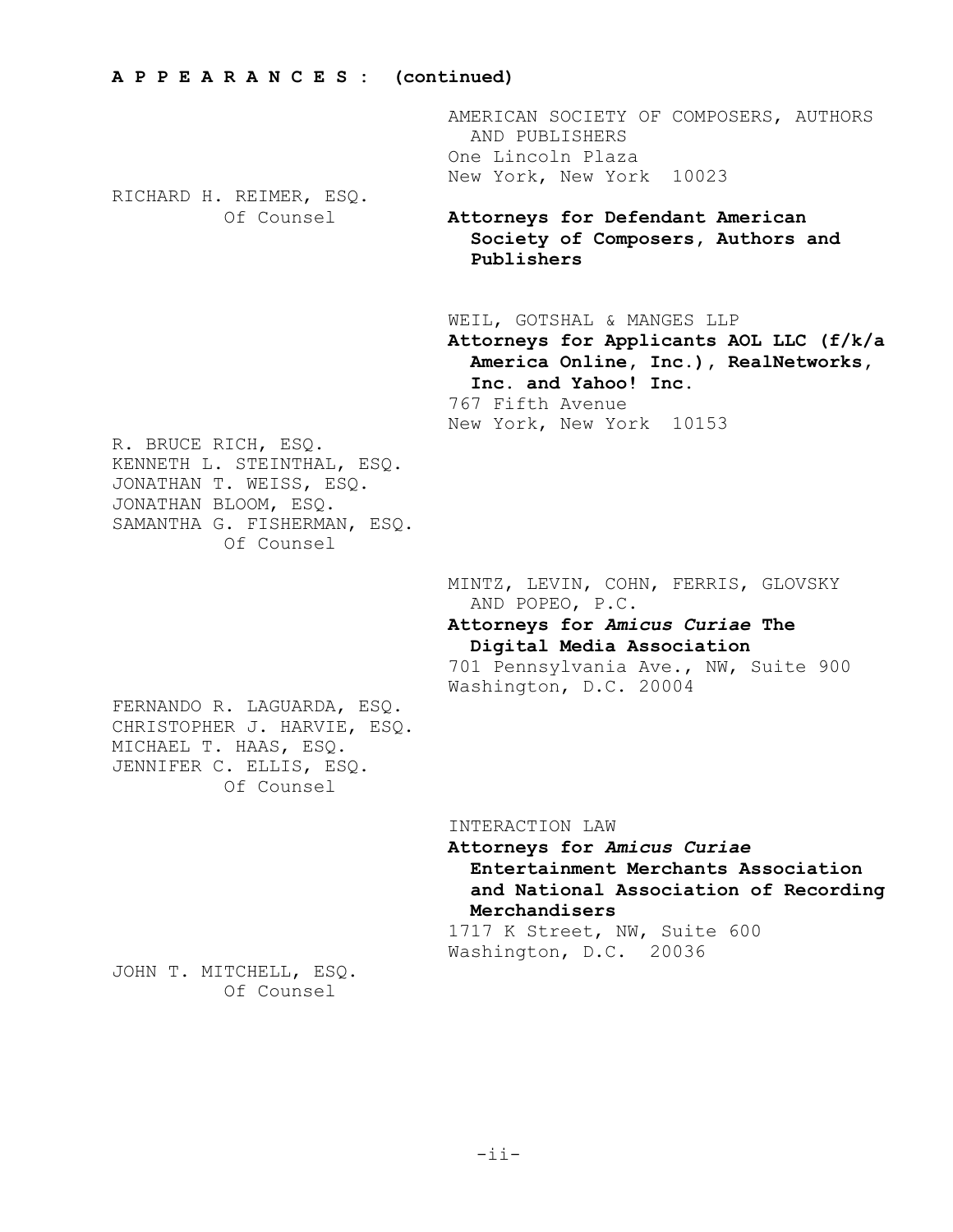CONSUMER ELECTRONICS ASSOCIATION **Attorneys for** *Amicus Curiae* **Consumer Electronics Association** 2500 Wilson Boulevard Arlington, Virginia 22201 JULIE M. KEARNEY, ESQ. Senior Director and Regulatory Counsel Of Counsel ARNOLD & PORTER LLP 555  $12^{th}$  Street, NW Washington, D.C. 20004 STEVEN R. ENGLUND, ESQ.  $Of Connsel$  **- and -**ARNOLD & PORTER LLP 399 Park Avenue New York, New York 10022 ANTHONY D. BOCCANFUSO, ESQ. Of Counsel **- and -** Of Counsel: STEVEN M. MARKS, ESQ. Recording Industry Association of America, Inc. 1025 F Street, NW Washington, D.C. 20004 **Attorneys for** *Amicus Curiae* **Recording Industry Association of America, Inc.** WILEY REIN LLP 1776 K Street, NW Washington, D.C. 20006 BRUCE G. JOSEPH, ESQ. JOHN E. BARRY, ESQ. KARYN K. ABLIN, ESQ. **- and -**Of Counsel CTIA–The Wireless Association 1400 Sixteenth Street, NW, Suite 600 Washington, D.C. 20036 MICHAEL F. ALTSCHUL, ESQ. ANDREA D. WILLIAMS, ESQ.

**A P P E A R A N C E S : (continued)**

Of Counsel **Attorneys for** *Amicus Curiae* **CTIA–The Wireless Association**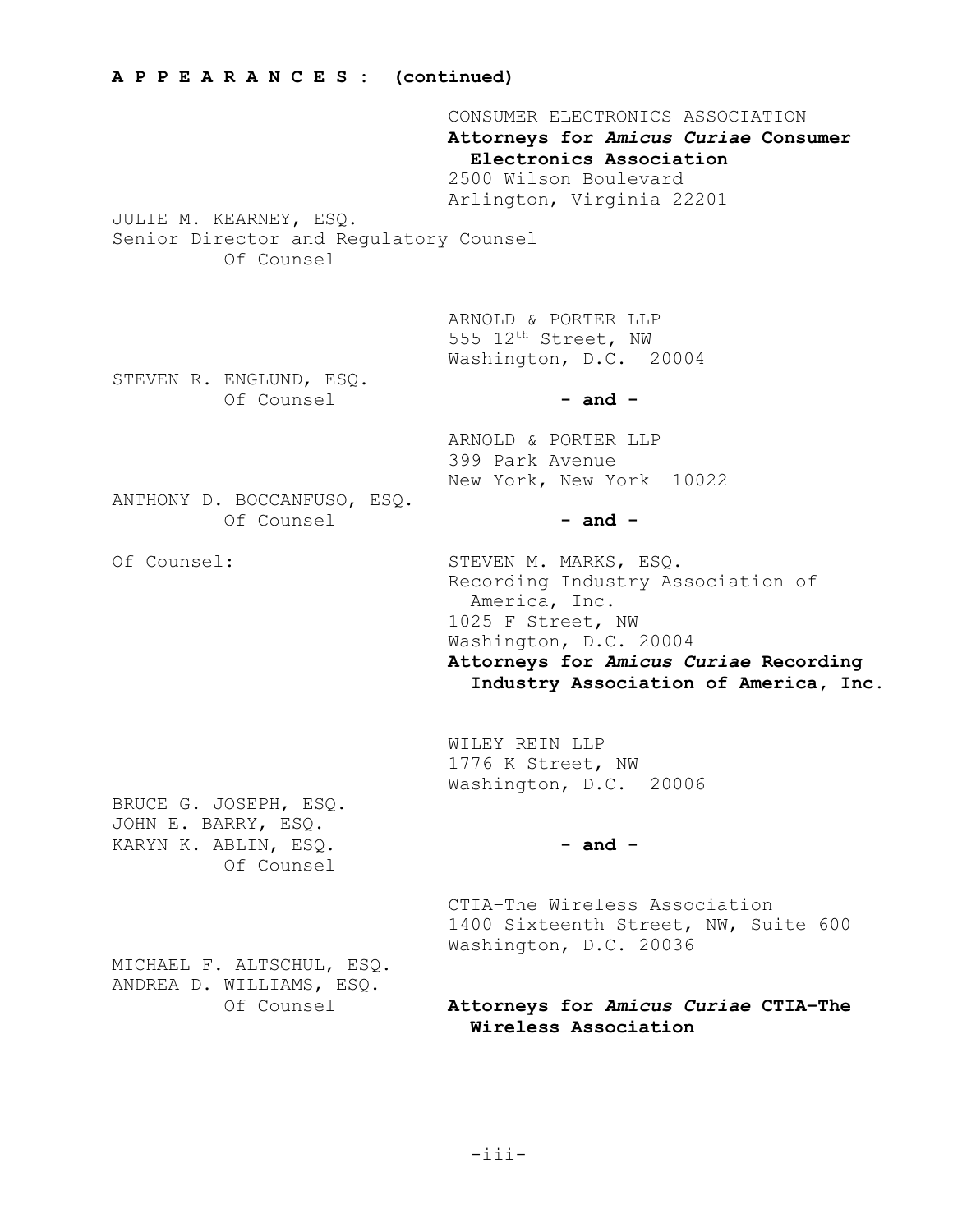#### **A P P E A R A N C E S : (continued)**

MICHAEL E. SALZMAN, ESQ. JASON C. BENTON, ESQ. JASON A. MASIMORE, ESQ. CHRISTINE M. STECURA, ESQ. **- and -** Of Counsel

HUGHES HUBBARD & REED LLP One Battery Park Plaza New York, New York 10004

MARVIN L. BERENSON, ESQ. JOSEPH J. DiMONA, ESQ. JOHN COLETTA, ESQ. 320 West 57 Street New York, New York 10019 **Attorneys for** *Amicus Curiae* **Broadcast Music, Inc.**

BAKER & McKENZIE, LLP 1114 Avenue of the Americas New York, New York 10036

JAMES BAILEY, ESQ. Of Counsel **- and -**

CHARLES J. SANDERS, ESQ. Of Counsel **- and -**

29 Kings Grant Way Briarcliff Manor, New York 10510

CHARLES J. SANDERS, P.C.

Of Counsel: CARL W. HAMPE, ESQ. BAKER & McKENZIE, LLP 815 Connecticut Avenue, NW Washington, D.C. 20006

> **Attorneys for** *Amicus Curiae* **The Songwriter's Guild of America and The Nashville Songwriters Association International**

LOEB & LOEB, LLP 345 Park Avenue New York, New York 10154

MICHAEL P. ZWEIG, ESQ.

**- and -**

Of Counsel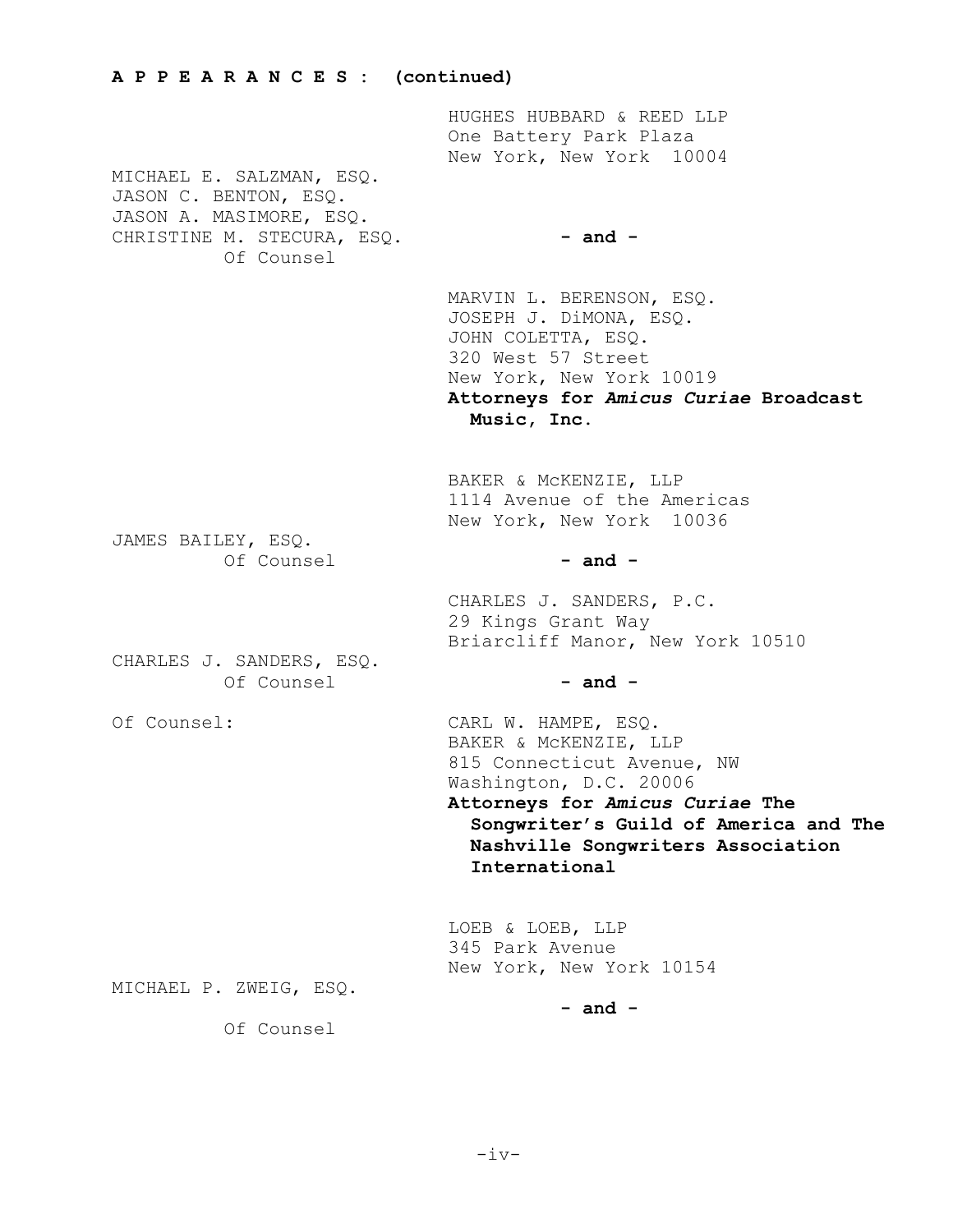| A P P E A R A N C E S : (continued) |                                                                                                                                                                                                                                                                                 |  |
|-------------------------------------|---------------------------------------------------------------------------------------------------------------------------------------------------------------------------------------------------------------------------------------------------------------------------------|--|
| JOHN C. BEITER, ESQ.                | LOEB & LOEB, LLP<br>1906 Acklen Avenue<br>Nashville, Tennessee 37212                                                                                                                                                                                                            |  |
| Of Counsel                          | Attorneys for Amicus Curiae SESAC, Inc.                                                                                                                                                                                                                                         |  |
|                                     | MOSES & SINGER LLP<br>405 Lexington Avenue<br>New York, New York 10174                                                                                                                                                                                                          |  |
| ROSS J. CHARAP, ESQ.<br>Of Counsel  | $-$ and $-$                                                                                                                                                                                                                                                                     |  |
| Of Counsel:                         | C. Paul Spurgeon, Esq.<br>Vice President Legal Services & General<br>Counsel<br>Society of Composers, Authors and<br>Publishers of Canada<br>Toronto, Ontario<br>Canada M3B 2S6<br>Attorneys for Amicus Curiae The Society<br>of Composers, Authors and Publishers<br>of Canada |  |
|                                     | PAUL, WEISS, RIFKIND, WHARTON<br>& GARRISON LLP<br>Attorneys for Amicus Curiae Association                                                                                                                                                                                      |  |
|                                     | of Independent Music Publishers,<br>Church Music Publishers Association<br>and National Music Publishers'<br>Association, Inc.<br>1285 Avenue of the Americas                                                                                                                   |  |
| JAY COHEN, ESQ.                     | New York, New York 10019                                                                                                                                                                                                                                                        |  |
| LYNN B. BAYARD, ESQ.                |                                                                                                                                                                                                                                                                                 |  |

Of Counsel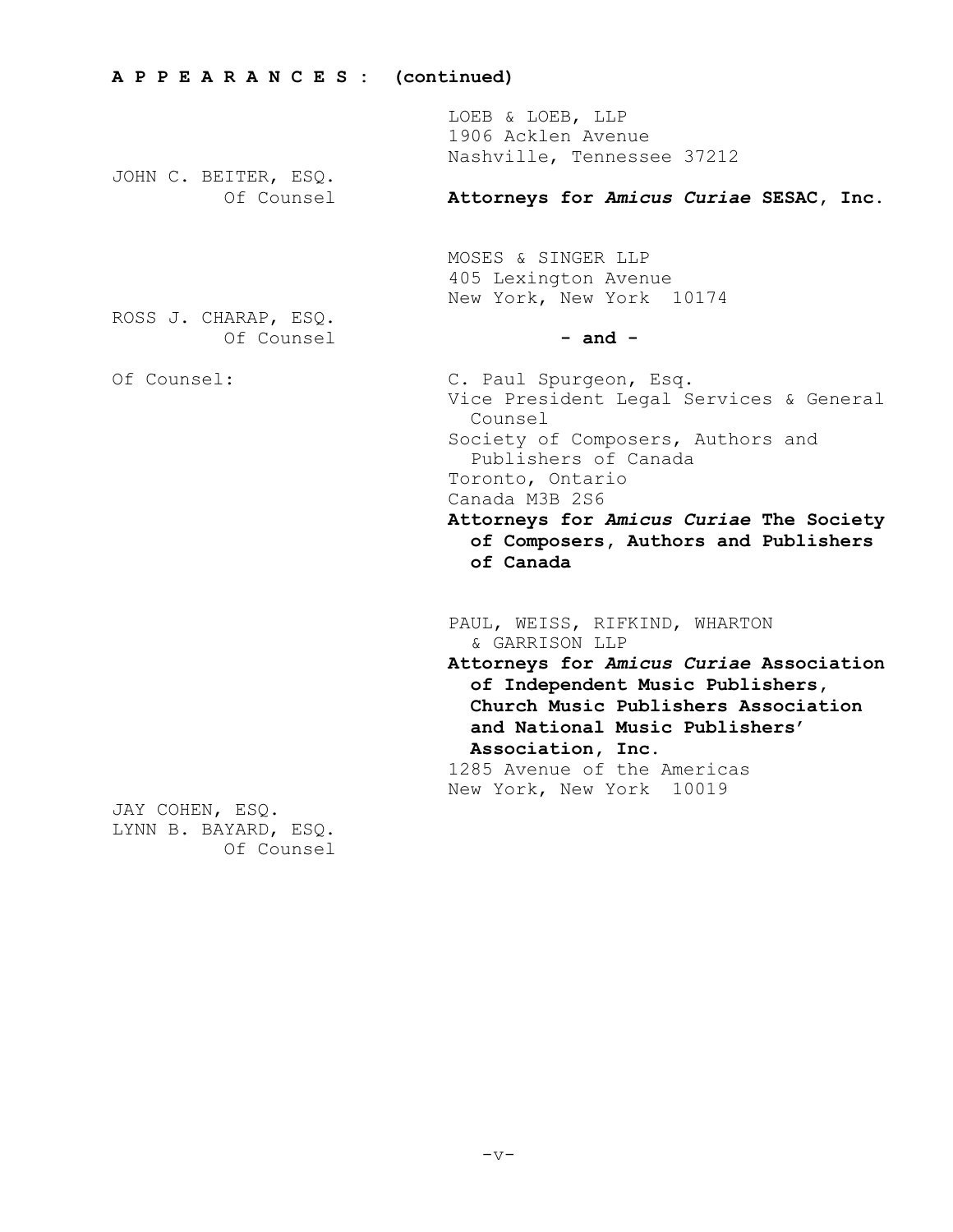## **CONNER, Senior D.J.:**

In 1941, the United States' civil action against the American Society of Composers, Authors and Publishers ("ASCAP") for alleged violations of the Sherman Antitrust Act was settled by the entry of a consent decree. *See United States v. Am. Soc'y of Composers, Authors & Publishers*, No. 13-95, 1941 U.S. Dist. LEXIS 3944 (S.D.N.Y. Mar. 4, 1941). The 1941 consent decree was amended on March 14, 1950 to form the Amended Final Judgment (the "AFJ"), and again on January 7, 1960. The terms of these orders regulated the manner in which ASCAP could operate within the music industry and provided this Court exclusive jurisdiction under Section XVII of the AFJ to oversee the implementation of these provisions. The AFJ was again amended on June 11, 2001 to create the AFJ2, familiarity with which is presumed. *See United States v. Am. Soc'y of Composers, Authors & Publishers*, No. 41-1395, 2001 U.S. Dist. LEXIS 23707 (S.D.N.Y. June 11, 2001) (Conner, J.).

The AFJ2 became effective on September 11, 2001 and, subsequently, Applicants AOL LLC ("AOL"),<sup>1</sup> Yahoo! Inc. ("Yahoo!"), and RealNetworks, Inc. ("RealNetworks") (collectively, the "Applicants") applied to ASCAP for a license to publicly perform the musical works of the ASCAP repertoire by means of their respective internet services. Because the parties were unable to agree on a licensing fee, ASCAP applied to this Court, pursuant to section IX of the AFJ2 for a determination of a reasonable fee for the use of its media in Applicants' online services. Following extensive discovery, the parties cross-moved for partial summary judgment on the issue of whether the downloading of a digital music file embodying a particular song constitutes a "public performance" of that song within the meaning the United States Copyright Act, 17 U.S.C. § 101, *et*

 $<sup>1</sup>$  Applicant AOL LLC was formerly known as America Online, Inc.</sup>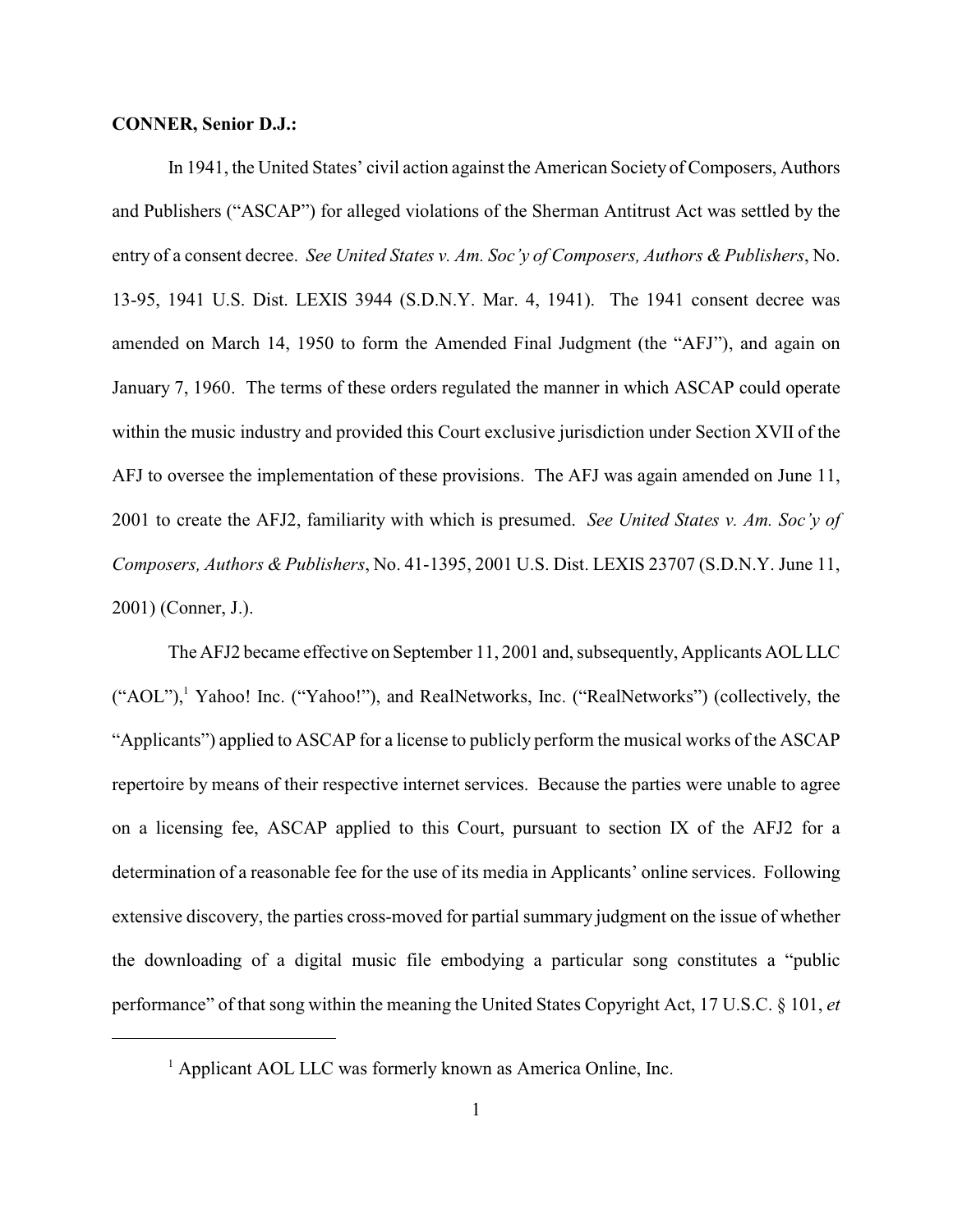*seq.* Having reviewed the materials submitted by the parties, as well as the numerous briefs of the *amici curiae*,<sup>2</sup> we conclude that it does not. Accordingly, ASCAP's motion for partial summary judgment is denied, and Applicants' motion for partial summary judgment is granted.

#### **BACKGROUND**

ASCAP is an unincorporated membership association that aggregates the licensing authority of thousands of composers, authors, lyricists and music publishers, and issues licenses affording users access to its amassed collection of several million musical works. Each member has granted ASCAP a non-exclusive right to license the public performance rights to his or her compositions. ASCAP serves as licensing agent and collects royalties. Applicants are large, global internet service companies engaged in the provision of numerous media services—including the online distribution of music—to their subscribers. (Applicants' Mem. Supp. Partial Summ. J. at 2.) As part of their service packages, Applicants engage in the distribution of music over the internet through two mechanisms: streaming and downloading. (*Id*. at 4.)

Downloading is the transmission of a digital file over the internet from a server computer, which hosts the file, to a client computer, which receives a copy of the file during the download. (ASCAP Mem. Supp. Partial Summ. J. at 3.) To begin the downloading process, the client establishes a connection to the server, which transmits the file over the internet to the client, where

<sup>&</sup>lt;sup>2</sup> The Court received briefs from The Digital Media Association, Entertainment Merchants Association, National Association of Recording Merchandisers, Consumer Electronics Association, Recording Industry Association of America, Inc., CTIA–The Wireless Association, Broadcast Music, Inc., The Songwriter's Guild of America, The Nashville Songwriters Association International, SESAC, Inc., The Society of Composers, Authors and Publishers of Canada, Association of Independent Music Publishers, Church Music Publishers Association and National Music Publishers' Association, Inc. as *amici curiae*.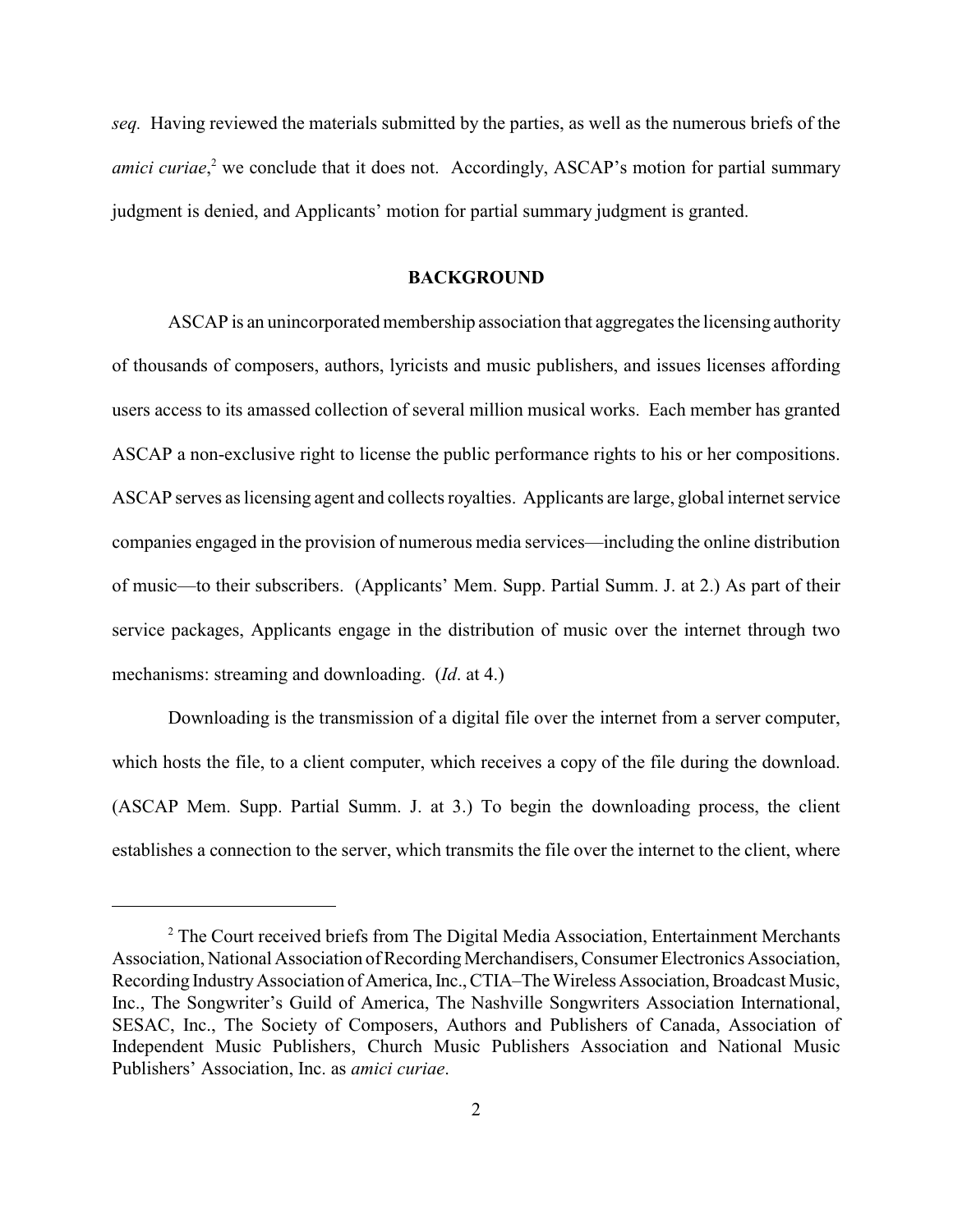the file is saved—generally stored on the client's hard drive—for future use. (*Id*.) Once saved, the file can be audibly played by the client and copied to various portable devices. (*Id*.) Providers sometimes attach conditions to the download and playback of a song, such as the maintenance of a current subscription to the provider or a limitation of the number of times the audio file may be reproduced. (*Id*. at 3-4.)

Streaming, by contrast, allows the real-time (or near real-time) playing of the song and does not result in the creation of a permanent audio file on the client computer. (Lippman Decl.  $\P$  15-17; Martel Decl. ¶ 12 (detailing RealNetworks' streaming process); McIntyre Decl. ¶ 13 (detailing AOL's streaming process); Roback Decl.  $\P$  12 (detailing Yahoo!'s streaming process).) Rather, a constant link is maintained between the server and the client until playing of the song is completed, at which time replay of the song is not possible without streaming it again. (Lippman Decl. ¶¶ 15- 17; Martel Decl. ¶ 12 (detailing RealNetworks' streaming process); McIntyre Decl. ¶ 13 (detailing AOL's streaming process); Roback Decl. ¶ 12 (detailing Yahoo!'s streaming process).)

Following the initiation of a rate proceeding before this Court, Applicants and ASCAP each moved for partial summary judgment on the issue of whether the downloading of a digital music file constitutes a public performance of the downloaded song within the meaning of the United States Copyright Act (the "Act"), 17 U.S.C. § 101, *et seq*. Although, as Applicants concede, the streaming of a musical work does constitute a public performance, we conclude that the downloading of a digital music file, in and of itself, does not.

#### **DISCUSSION**

## **I. Standard**

Under FED R. CIV. P. 56, summary judgment may be granted where there are no genuine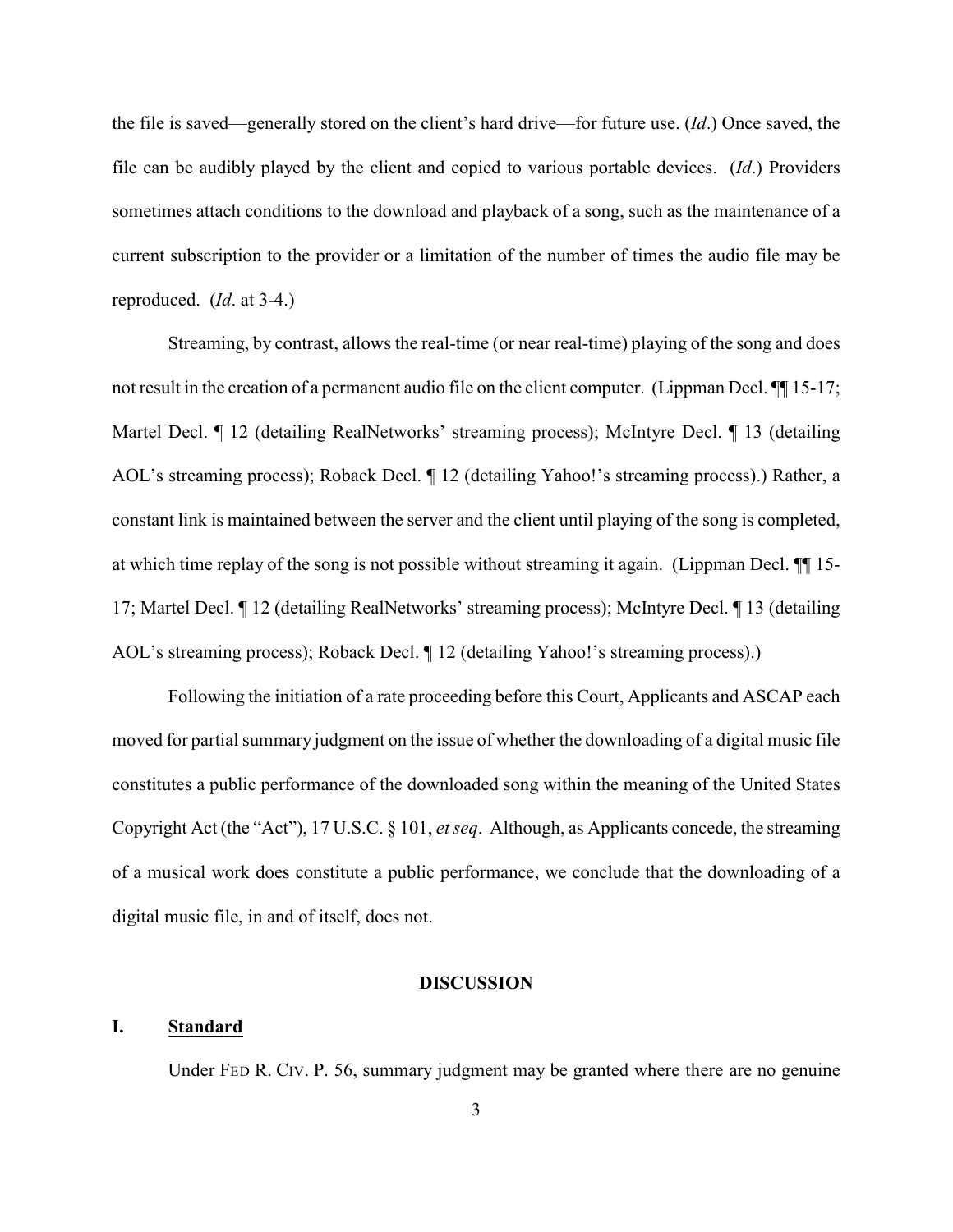issues of material fact and the movant is entitled to judgment as a matter of law. *See* FED. R. CIV. P. 56(c); *Anderson v. Liberty Lobby*, *Inc.*, 477 U.S. 242, 247-50 (1986). A fact is material only if, based on that fact, a reasonable jury could find in favor of the non-moving party. *See Anderson*, 477 U.S. at 248. The burden rests on the movant to demonstrate the absence of a genuine issue of material fact. *See Celotex Corp. v. Catrett*, 477 U.S. 317, 322 (1986). In deciding whether summary judgment is appropriate, the court resolves all ambiguities and draws all permissible factual inferences against the movant. *See Anderson*, 477 U.S. at 255. However, to defeat summary judgment, the nonmovant must go beyond the pleadings and "do more than simply show that there is some metaphysical doubt as to the material facts." *Matsushita Elec. Indus. Co. v. Zenith Radio Corp.*, 475 U.S. 574, 586 (1986). The Court's role at this stage of the litigation is not to decide issues of material fact, but to discern whether any exist. *See Gallo v. Prudential Residential Servs., L.P.*, 22 F.3d 1219, 1224 (2d Cir. 1994).

# **II. Analysis**

In the present case, the material facts are essentially undisputed, $3$  and the issue before the Court is thus purely one of statutory construction. It is axiomatic that "[s]tatutory interpretation starts with the language of the statute itself, and we read a statute applying the ordinary, contemporary, common meaning of the words used. . . . When the language of the statute is clear and does not contradict a clearly expressed legislative intent, our inquiry is complete and the language controls." *United States v. Kinzler*, 55 F.3d 70, 72 (2d Cir. 1995) (internal quotation marks

<sup>&</sup>lt;sup>3</sup> To the extent that the parties disagree on the relevant facts, we construe them, as we must, in favor of ASCAP.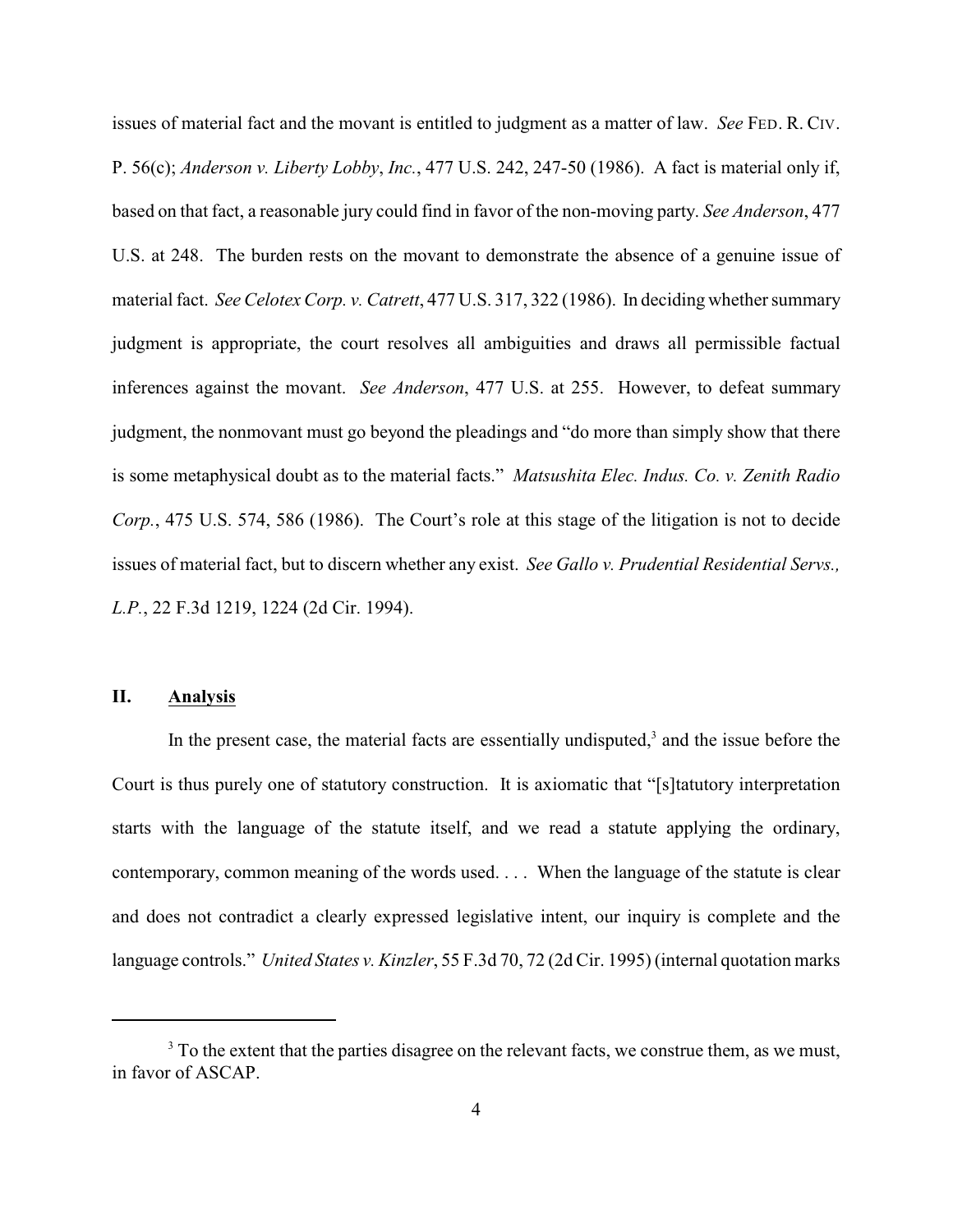omitted; citations omitted); *see also Ardestani v. Immigration &Naturalization Serv.*, 502 U.S. 129, 135-36 (1991) ("The strong presumption that the plain language of the statute expresses congressional intent is rebutted only in rare and exceptional circumstances . . . when a contrary legislative intent is clearly expressed.") (internal quotation marks omitted; citations omitted). Accordingly, we begin our inquiry by examining the Act's relevant language.

17 U.S.C. § 106(4) affords the owner of a copyright in a musical work the exclusive right to perform the copyrighted work publicly. *See* 17 U.S.C. § 106(4) ("[T]he owner of copyright under this title has the exclusive rights to do and to authorize any of the following: . . . (4) in the case of literary, musical, dramatic, and choreographic works, pantomimes, and motion pictures and other audiovisual works, to perform the copyrighted work publicly  $\dots$ .")

To perform or display a work "publicly" means . . . (1) to perform or display it at a place open to the public or at any place where a substantial number of persons outside of a normal circle of a family and its social acquaintances is gathered; or (2) to transmit or otherwise communicate a performance or display of the work to a place specified by clause (1) or to the public, by means of any device or process, whether the members of the public capable of receiving the performance or display receive it in the same place or in separate places and at the same time or at different times.

17 U.S.C. § 101. Of course, as the statutory language indicates, in order to constitute a public performance, an event must first satisfy the definition of "performance" under the Act. "To 'perform' a work means to recite, render, play, dance, or act it, either directly or by means of any device or process . . . ." *Id*. The terms "recite," "render" and "play" are not defined within the Act and, indeed, the precise question of whether the downloading of a music file constitutes a performance of the song embodied in that file is one of first impression. Nevertheless, principles of statutory construction, as well as analogous case law and secondary authorities, dictate that, in order for a song to be performed, it must be transmitted in a manner designed for contemporaneous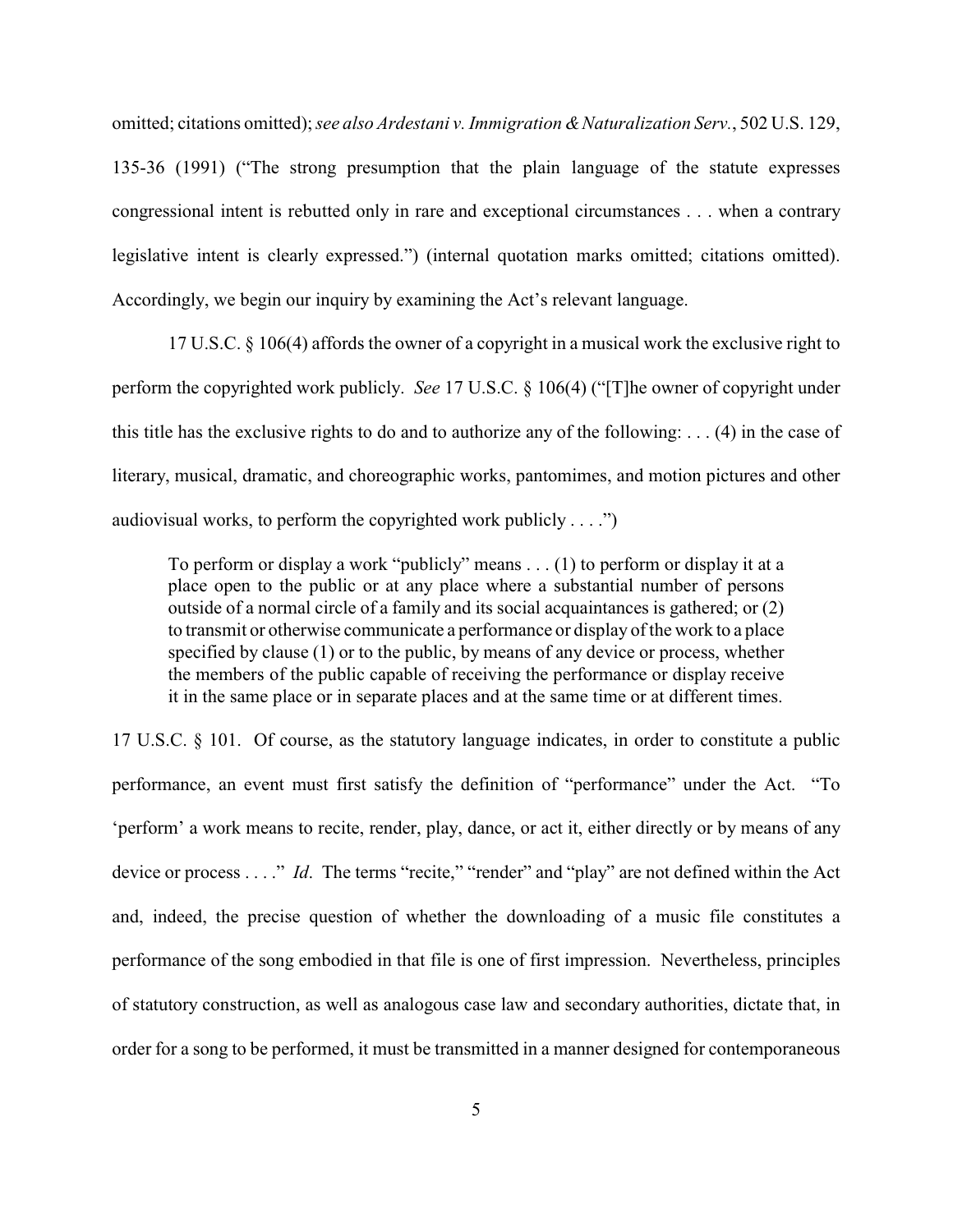perception.

"When words in a statute are not otherwise defined, it is fundamental that they will be interpreted as taking their ordinary, contemporary, common meaning." *Morse v. Republican Party of Va.*, 517 U.S. 186, 254 (1996) (internal quotation marks omitted; citations omitted). Merriam-Webster's Dictionary defines "recite" as "to repeat from memory or read aloud publicly." Merriam-Webster Online Dictionary, *available at* http://m-w.com. Similarly, in the present context, the term "render" and is defined as "to reproduce or represent by artistic or verbal means[,] depict . . . to give a performance of . . . to produce a copy or version of (the documents are *rendered* in the original French) . . . to execute the motions of (*render* a salute)" and "play" is defined as "to perform music (*play* on a violin) . . . to sound in performance (the organ is *playing*) . . . to emit sounds (the radio is *playing*) . . . to reproduce recorded sounds (a record is *playing*) . . . to act in a dramatic production." *See id*. All three terms require contemporaneous perceptibility.

Although we acknowledge that the term "perform" should be broadly construed, *see United States v. Am. Soc'y of Composers Authors & Publishers*, 870 F. Supp. 1211, 1218 (S.D.N.Y. 1995) (Conner, J.), we can conceive of no construction that extends it to the copying of a digital file from one computer to another in the absence of any perceptible rendition. Rather, the downloading of a music file is more accurately characterized as a method of *reproducing* that file. *See* 17 U.S.C. § 106(1) ("[T]he owner of copyright under this title has the exclusive rights to do and to authorize any of the following:. . . (1) to reproduce the copyrighted work in copies or phonorecords . . . .").

Our characterization of a download as a reproduction of a musical work is consistent with the holdings of those courts that have addressed copyright infringement suits in the context of the unlicensed downloading of music over the internet using peer-to-peer file transfer programs such as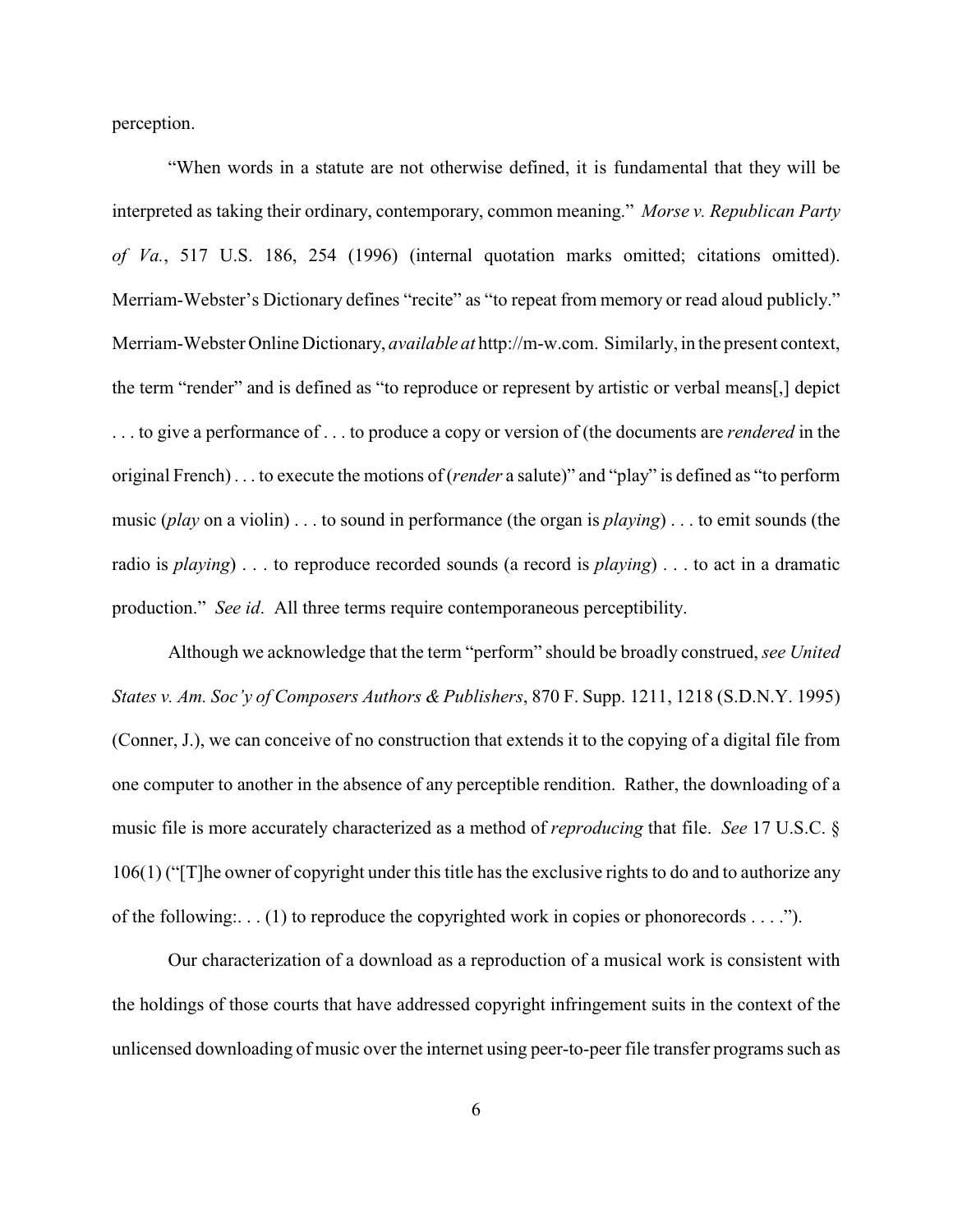Napster. *See, e.g., A&M Records, Inc. v. Napster, Inc.*, 239 F.3d 1004, 1014 (9th Cir. 2001) ("Napster users who download files containing copyrighted music violate plaintiffs' *reproduction* rights.") (emphasis added); *Maverick Recording Co. v. Goldshteyn*, No. CV-05-4523, 2006 U.S. Dist. LEXIS 52422, at \*8 (E.D.N.Y. July 31, 2006) ("Downloading and uploading copyrighted files from a peer-to-peer network constitutes, respectively, *reproducing and distributing* copyrighted material in violation of 17 U.S.C. § 106.") (emphasis added); *London-Sire Records v. Armstrong*, No. 05cv1771, 2006 U.S. Dist. LEXIS 60458, at \*3 (D. Conn. July 28, 2006) (unauthorized downloading of music infringed plaintiff's reproduction rights in the copyrighted works).

Moreover, it is also supported by responsible authorities. For example, the United States Copyright Office, in its 2001 report to Congress on the effect of new and developing technologies on United States copyright law stated:

Although we recognize that it is an unsettled point of law that is subject to debate, we do not endorse the proposition that a digital download constitutes a public performance even when no contemporaneous performance takes place. If a court were to find that such a download can be considered a public performance within the language of the Copyright Act, we believe [that the] arguments concerning fair use and the making of buffer copies are applicable to this performance issue as well. It is our view that no liability should result from a technical "performance" that takes place in the course of a download.

U. S. Copyright Office, *Digital Millennium Copyright Act Section 104 Report to the United States*

*Congress* (Marybeth Peters, Register of Copyrights), at xxvii-xxviii (Aug. 29, 2001) (the "DCMA

Section 104 Report"). The DCMA Section 104 Report further provides:

Just as webcasters<sup>4</sup> appear to be facing demands for royalty payments for incidental exercise of the reproduction right in the course of licensed public performances, it appears that companies that sell digital downloads of music . . . are facing demands

<sup>&</sup>lt;sup>4</sup> The term "webcasting" is synonymous with "streaming" as it is used in this Opinion. *See* the DCMA Section 104 Report, at xxii-xxiv.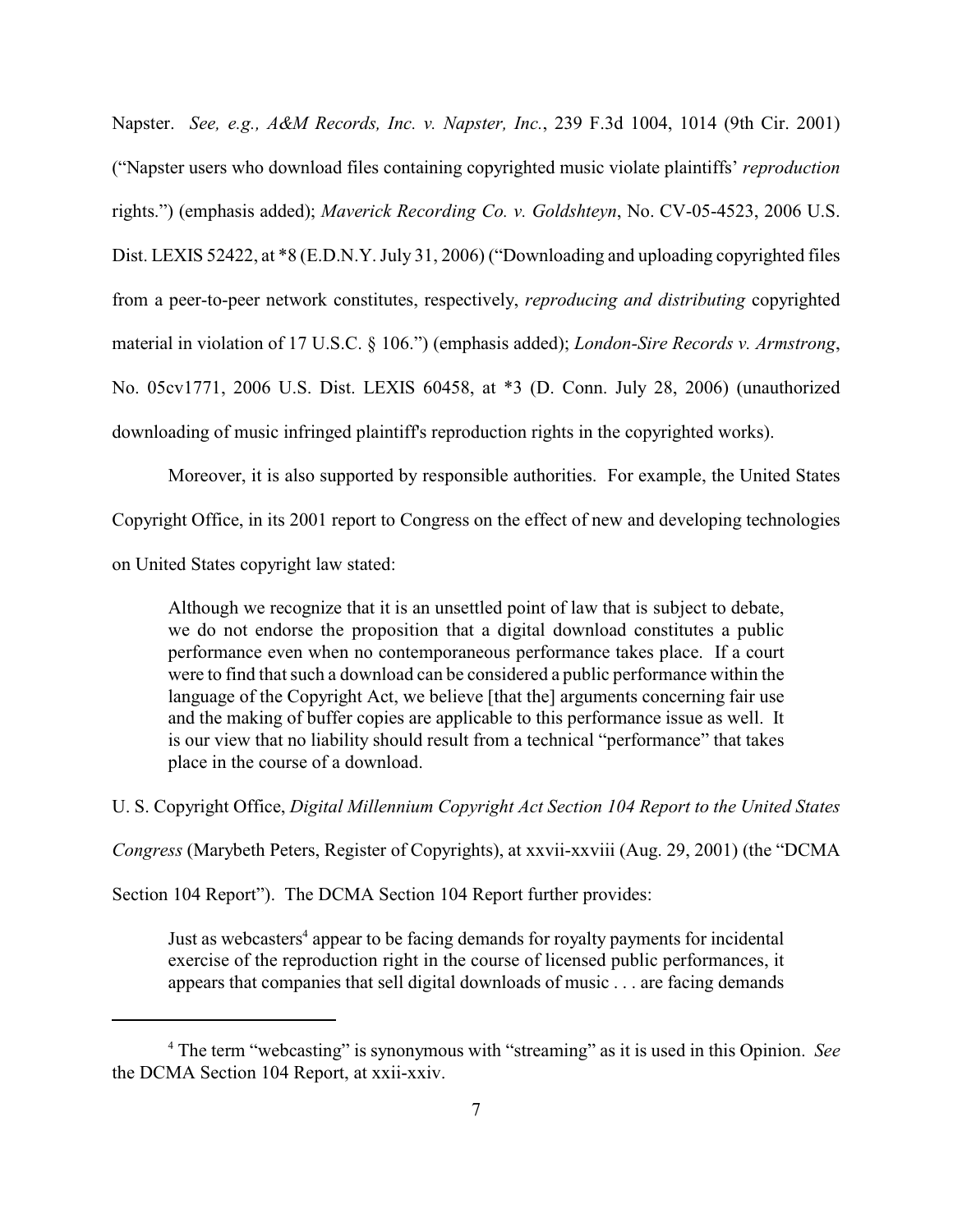for public performance royalties for a technical "performance" of the underlying musical work that allegedly occurs in the course of transmitting it from the vendor's server to the consumer's PC....

[T]his appears to be an issue driven as much by the structure of the administration of copyright rights in the music industry as by technology. The issue simply would not seem to arise in other industries where the public performance and reproduction rights are exercised by the same entity. . . .

[T]o the extent that such a download can be considered a public performance, the performance is merely a technical by-product ofthe transmission process that has no value separate from the value of the download. . . . [I]t is our view that no liability should result under U.S. law from a technical "performance" that takes place in the course of a download.

*Id.* at 147-48 (footnote omitted).

Similarly, the United States Department of Commerce's Information Infrastructure Task

Force stated, in a 1995 report:

A distinction must be made between transmissions of *copies* of works and transmissions of *performances* or *displays* of works. When a copy of a work is transmitted over wires, fiber optics, satellite signals or other modes in digital form so that it may be captured in a user's computer without the capability of simultaneous "rendering" or "showing," it has rather clearly not been performed. Thus, for example, a file comprising the digitized version of a motion picture might be transferred from a copyright owner to an end user via the Internet without the public performance right being implicated. When, however, the motion picture is "rendered" – by showing its images in sequence – so that users with the requisite hardware and software might watch it*with or without copying the performance*, then, under the current law, a "performance" has occurred.

Information Infrastructure Task Force, *The Report of the Working Group on Intellectual Property*

*Rights* (Bruce A. Lehman), at 71 (Sept. 1995) (emphasis in original; footnote omitted).

Turning to the applicable legislative history, we note that the House of Representatives

Report issued in connection with the Act in 1976 states: "To 'perform' a work, under the definition

in section 101, includes reading a literary work aloud, singing or playing music, dancing a ballet or

other choreographic work, and acting out a dramatic work or pantomime." H.R.REP. No. 94-1476,

at 63 (1976), *reprinted in* 1976 U.S.C.C.A.N. 5659, 5677. ASCAP notes, however, that other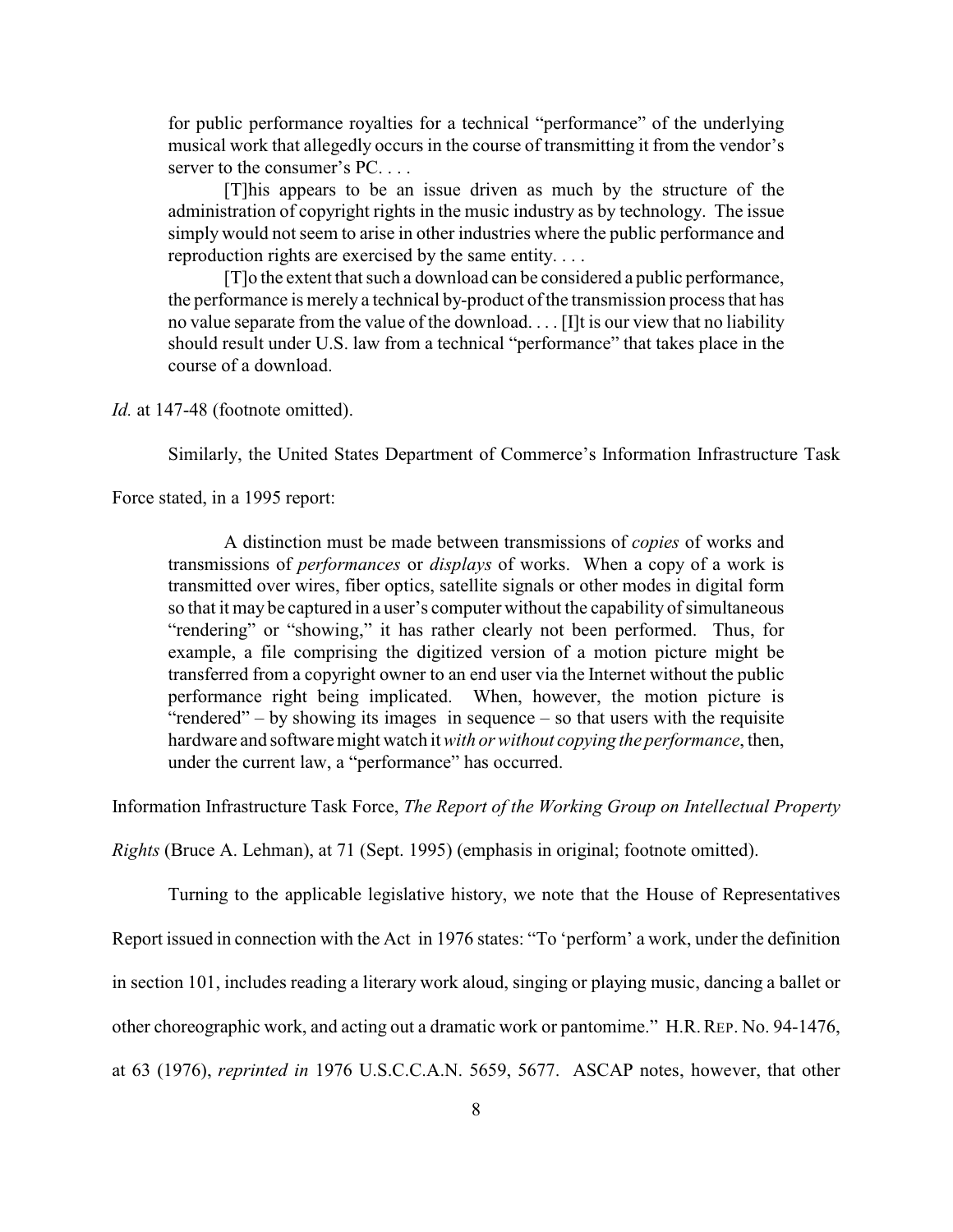portions of House Report 94 state that a performance can be effectuated "'either directly or by means of any device or process,' including all kinds of equipment for reproducing or amplifying sounds or visual images, any sort of transmitting apparatus, any type of electronic retrieval system, and any other techniques and systems not yet in use or even invented," and

[T]he definition of "publicly" in section 101 makes clear that the concepts of public performance and public display include not only performances and displays that occur initially in a public place, but also acts that transmit or otherwise communicate a performance or display of the work to the public bymeans of any device or process. The definition of "transmit"—to communicate a performance or display "by any device or process whereby images or sound are received beyond the place from which they are sent"—is broad enough to include all conceivable forms and combinations of wires and wireless communications media, including but by no means limited to radio and television broadcasting as we know them. Each and every method by which the images or sounds comprising a performance or display are picked up and conveyed is a "transmission," and if the transmission reaches the public in my form, the case comes within the scope of clauses (4) or (5) of section 106.

H.R. REP. No. 94-1476, at 63-64. The statutory language itself, however, makes clear that *the transmission of a performance*, rather than just the transmission of data constituting a media file, is required in order to implicate the public performance right in a copyrighted work. *See* 17 U.S.C. § 101 ("To perform or display a work 'publicly' means . . . to transmit or otherwise communicate *a performance or display of the work* . . . to the public, by means of any device or process . . . .") (emphasis added); 17 U.S.C. § 101 ("To 'transmit' a performance or display is to communicate it by any device or process whereby *images or sounds* are received beyond the place from which they are sent.") (emphasis added). Accordingly, House Report 94, which speaks in terms of the transmission and communication of performances, confirms the requirement of a "performance" to trigger the copyright owner's right of exclusive performance under the Act.

The cases cited by ASCAP are not to the contrary. In *David v. Showtime/The Movie*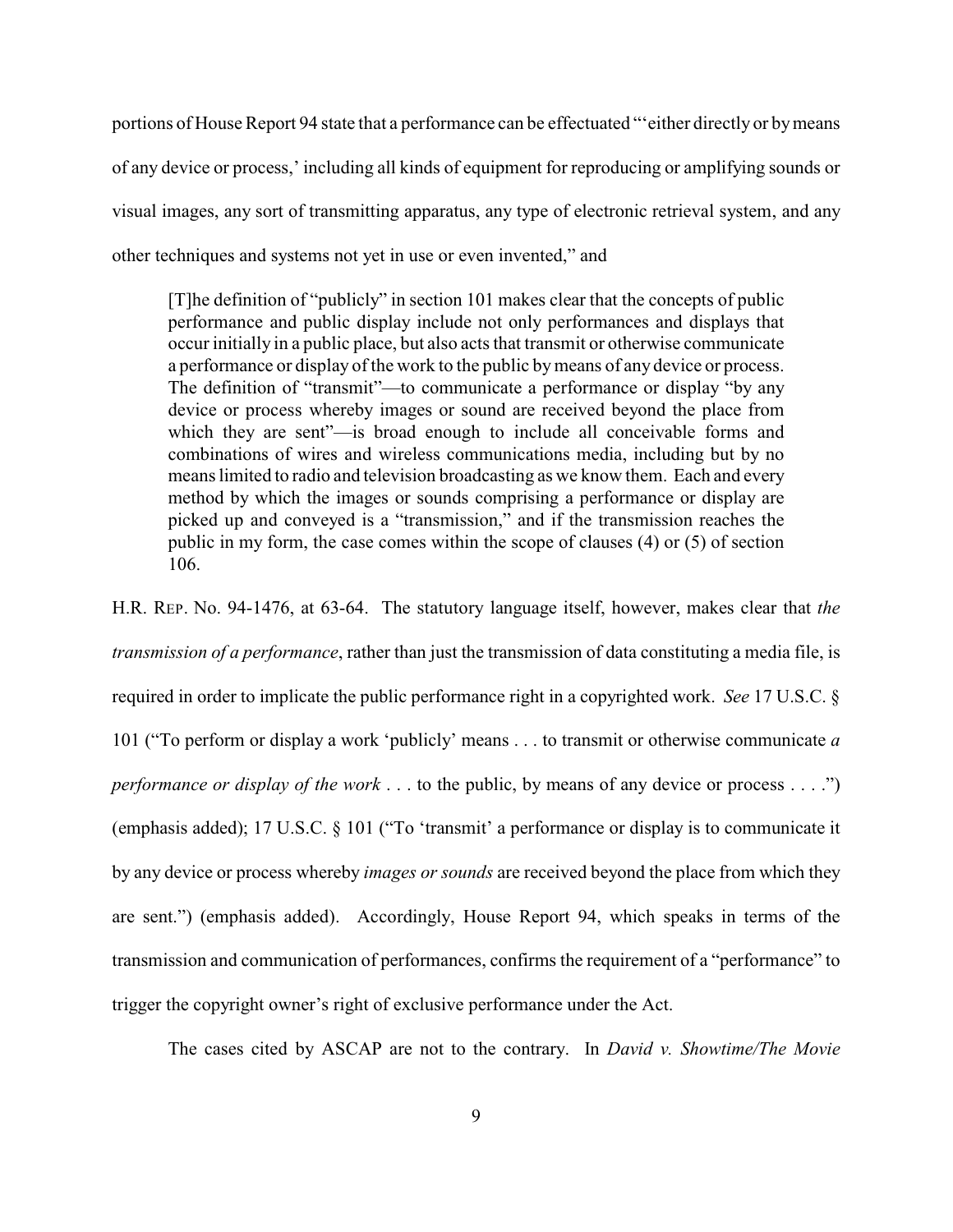*Channel, Inc.*, 697 F. Supp. 752, 758 (S.D.N.Y. 1988), for example, the court held that the broadcasting of ASCAP-licensed musical compositions to home viewers via local cable companies constituted a public performance of that music within the meaning of the Act. At issue in *David* was the question of whether Showtime/The Movie Channel, Inc.'s broadcast constituted the public performance of ASCAP-licensed music even though its signal was sent solely to other broadcasters, who in turn re-transmitted the signal to consumers. *Id.* at 758-59. The broadcasting of television signals is closely analogous to the streaming of music over the internet. In each case, the digital data are transmitted in a form designed to permit real-time perception of the subject performance and, absent some type of recording device, results in the recipient obtaining no physical or digital copy of the data. The *David* court addressed not the nature of the broadcast, but the fact that it was accomplished through an intermediary, and it is thus not instructive on the question presently before the Court, namely whether downloading of a music file, *i.e.*, the transmission of a signal not capable of contemporaneous perception, but designed to deliver a digital file that the recipient can later play at his pleasure, constitutes a performance.<sup>5</sup>

Moreover, we are not persuaded by ASCAP's argument that downloaded music files are indistinguishable from streamed performances because, after a certain amount of digital data has been transmitted to the client computer, the *purchaser* can begin listening to the transmitted portion of the music file. However, the mere fact that a customer's online purchase is conveyed to him in a piecemeal manner, each segment of which is capable of playback as soon as the transmission is completed, does not change the fact that the transaction is a data transmission rather than a musical

 $5$  We do not mean to foreclose the possibility, however, that a transmission might, under certain circumstances, constitute both a stream *and* a download, each of which implicates a different right of the copyright holder.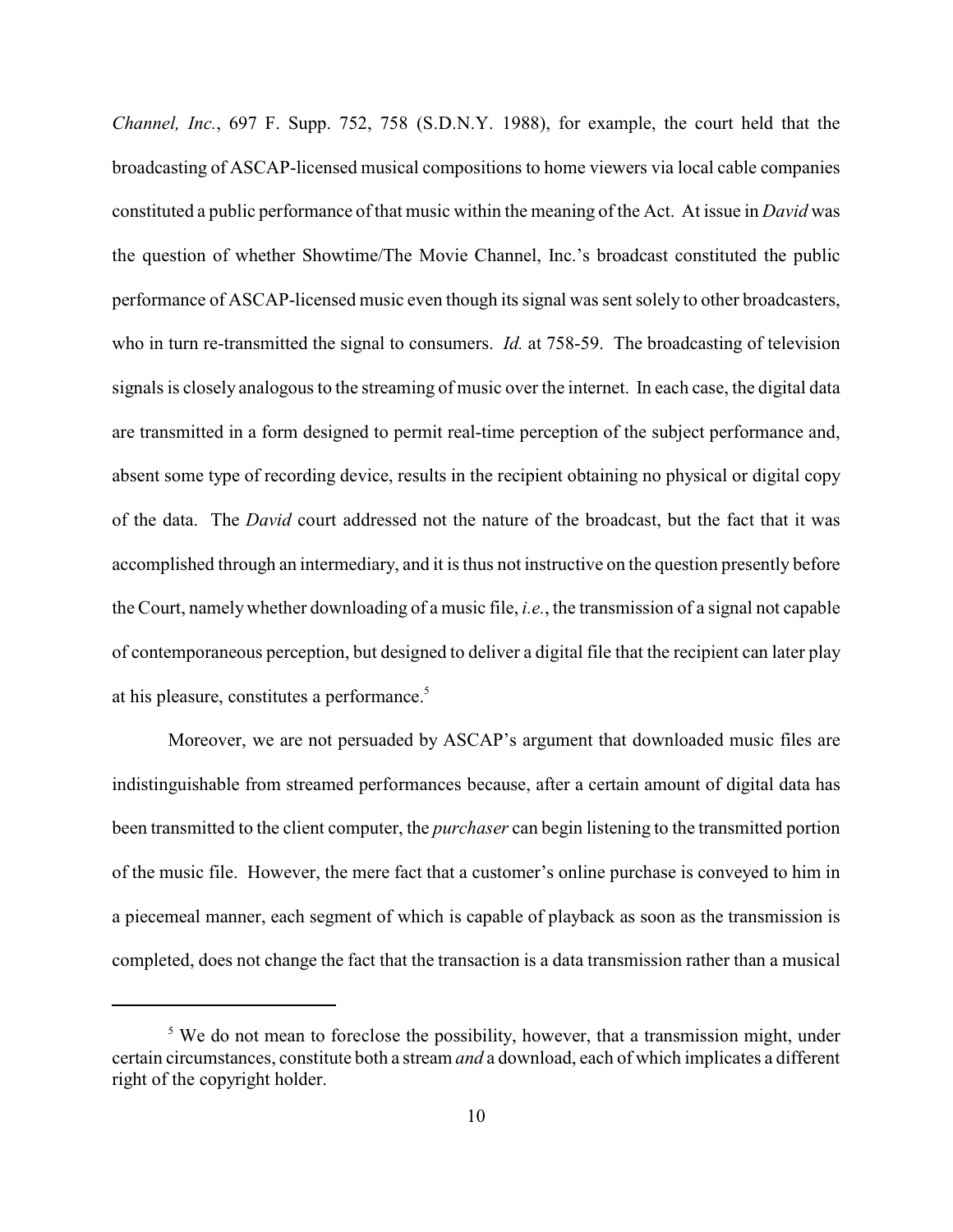broadcast. Surely ASCAP would not contend that if a retail purchaser of musical records begins audibly playing each tape or disc as soon as he receives it the *vendor* is engaging in a public performance. Neither does a performance occur in the situation at issue herein, for it is not the availability of prompt replay but the simultaneously perceptible nature of a transmission that renders it a performance under the Act.

Accordingly, we agree with the position set forth in the brief of the Recording Industry Association of America, Inc. ("RIAA") as *amicus curiae*, which contends that the delivery of a music file to a purchaser via a download constitutes a mechanical reproduction of the copyrighted work in the form of a "digital phonorecord delivery" as set forth in 17 U.S.C. § 115(d). (*See* RIAA Br. as *Amicus Curiae* at 6-7.) 17 U.S.C. § 115, which provides for the imposition of compulsory licenses of non-dramatic musical works, states, in relevant part:

A "digital phonorecord delivery" is each individual delivery of a phonorecord by digital transmission of a sound recording which results in a specifically identifiable reproduction by or for any transmission recipient of a phonorecord of that sound recording . . . . A digital phonorecord delivery does not result from a real-time, non-interactive subscription transmission of a sound recording where no reproduction of the sound recording or the musical work embodied therein is made . . . .

Although the Act's classification provisions are non-exclusive and it is thus theoretically possible for the same transmission to constitute both a public performance and a reproduction, as the foregoing demonstrates, we can discern no basis for ASCAP's sweeping construction of § 101.

 $6$  "Phonorecords," such as records and compact discs,

are material objects in which sounds, other than those accompanying a motion picture or other audiovisual work, are fixed by any method now known or later developed, and from which the sounds can be perceived, reproduced, or otherwise communicated, either directly or with the aid of a machine or device. The term "phonorecords" includes the material object in which the sounds are first fixed.

<sup>17</sup> U.S.C. § 101.